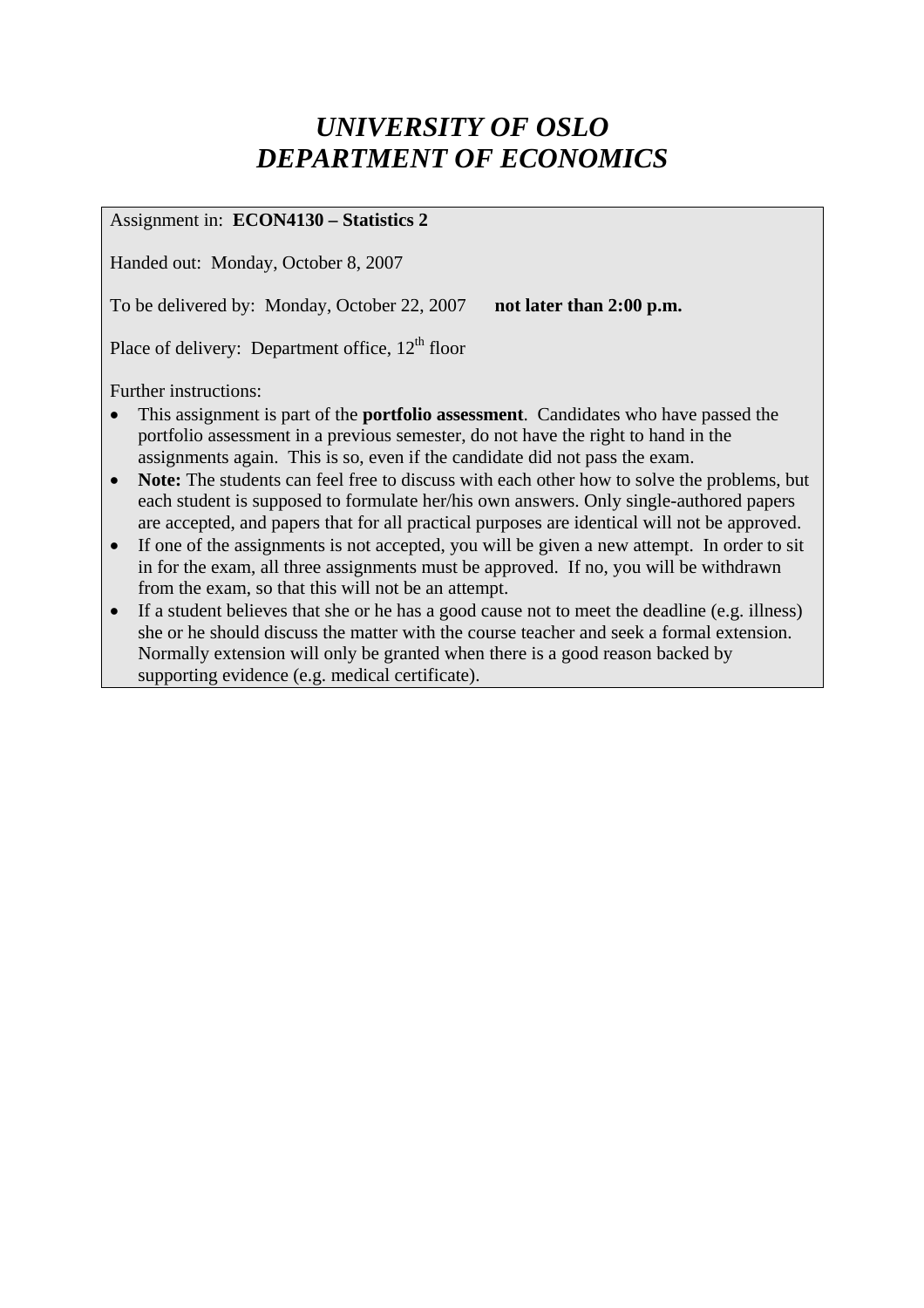ECON 4130 Statistics 2 Autumn 2007 Tapas Kundu

## Assignment 2

#### Exercise 1

a. Show that the moment-generating functions of Poisson ( $\lambda$ ) distribution is  $e^{\lambda(e^t-1)}$ .

b. Show that the moment-generating function of Binomial  $(n, p)$  distribution is  $(1 - p + pe^t)^n$ . c. Let  $X_1, \dots, X_n, \dots$  be a sequence of random variables where  $X_k \setminus \mathbb{R}$  Binomial $(k, p)$ ,  $k = 1, 2, 3, \cdots$ . Further, assume that  $np = \lambda$ . Applying Theorem 2 in 'the lecture notes to Chapter 5', show that  $X_n \stackrel{D}{\to} Y$  where  $Y \backsim \text{Poisson}(\lambda)$ .

[Hint: Find the moment generating function of the binomial distribution. Take limit. You have to use the following limiting property of real numbers:  $\lim_{n\to\infty} (1 + \frac{a}{n})^n = e^a$ 

#### Exercise 2

a. Suppose that  $U \backsim$  Uniform [0, 1]. Let  $\lambda > 0$ . Show that  $Y = -\frac{1}{\lambda} \ln(U)$  is exponentially distributed with parameter  $\lambda$  (i.e.,  $Y \backsim$  exponential( $\lambda$ )).

b. Using a. there is a simple way to simulate observations from a geometric distribution. Let  $X \subseteq \mathcal{S}$  geometric(p), with density function

$$
f(x) = p(1-p)^{x-1}, x = 1, 2, 3, \cdots
$$

We want to simulate n independent observations of  $X$  for a given p. As a first step, assume that  $Y \subseteq \text{exponential}(\lambda)$ . Show that

$$
P(x - 1 < Y \le x) = p(1 - p)^{x - 1} = P(X = x)
$$

where  $\lambda$  is chosen as  $\lambda = -\ln(1-p)$ , and  $x = 1, 2, 3, \cdots$ .

c. Introduce " $\vert \cdot \vert$ " as a notation for truncation upwards, i.e.,  $\vert a \vert$  means the smallest integer larger or equal to a. For example,  $[3.2] = 4$  while  $[3] = 3$ . Let  $U_i \backsim iid$  and uniform  $[0, 1]$ , for  $i = 1, 2, \ldots, n$ . Show that

$$
X_i = \left[\frac{\ln\left(U_i\right)}{\ln\left(1-p\right)}\right] \backsim \text{ geometric } (p), i = 1, 2, \dots, n.
$$

### Exercise 3

a. Suppose that  $X$  is Pareto distributed with density function

$$
f(x) = \begin{cases} \frac{\theta b^{\theta}}{x^{\theta+1}} & \text{for } x > b \\ 0 & \text{otherwise} \end{cases}
$$
 (1)